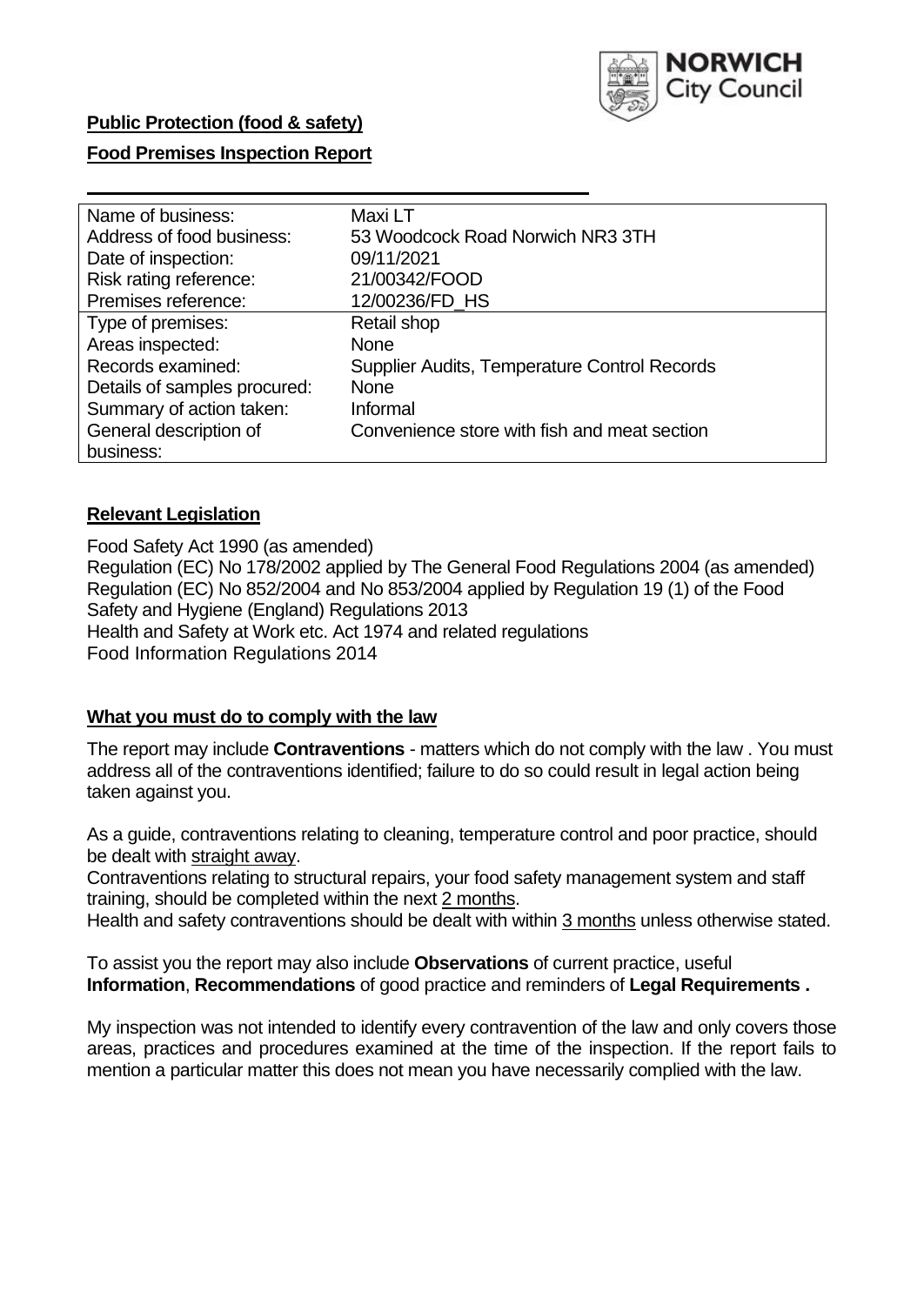# **FOOD SAFETY**

#### **How we calculate your Food Hygiene Rating:**

 The food safety section has been divided into the three areas which you are scored against for the hygiene rating: 1. food hygiene and safety procedures, 2. structural requirements and 3. confidence in management/control procedures. Each section begins with a summary of what was observed and the score you have been given. Details of how these scores combine to produce your overall food hygiene rating are shown in the table.

| <b>Compliance Area</b>                     |          |    |           | <b>You Score</b> |                |    |           |    |                |  |  |
|--------------------------------------------|----------|----|-----------|------------------|----------------|----|-----------|----|----------------|--|--|
| <b>Food Hygiene and Safety</b>             |          |    |           | $\overline{0}$   | 5              | 10 | 15        | 20 | 25             |  |  |
| <b>Structure and Cleaning</b>              |          |    | $\Omega$  | 5                | 10             | 15 | 20        | 25 |                |  |  |
| Confidence in management & control systems |          |    | $\Omega$  | 5                | 10             | 15 | 20        | 30 |                |  |  |
|                                            |          |    |           |                  |                |    |           |    |                |  |  |
| <b>Your Total score</b>                    | $0 - 15$ | 20 | $25 - 30$ |                  | $35 - 40$      |    | $45 - 50$ |    | > 50           |  |  |
| <b>Your Worst score</b>                    | 5        | 10 | 10        |                  | 15             |    | 20        |    |                |  |  |
|                                            |          |    |           |                  |                |    |           |    |                |  |  |
| <b>Your Rating is</b>                      | 5        | 4. | 3         |                  | $\overline{2}$ |    |           |    | $\overline{0}$ |  |  |

Your Food Hygiene Rating is 5 - a very good standard



## **1. Food Hygiene and Safety**

 with legal requirements. You have safe food handling practices and procedures and all the Food hygiene standards are high. You demonstrated a very good standard of compliance necessary control measures to prevent cross-contamination are in place. Some minor contraventions require your attention. **(Score 5)** 

#### Contamination risks

**Contravention** The following exposed ready-to-eat food and or its packaging to the risk of cross-contamination with food-borne bacteria from raw meat or unwashed fruits and vegetables:

• raw foods were stored above ready to eat foods

**Legal Requirement** Separate ready to eat products from raw in your chiller display counter in the butchery/fish display area.

#### Hand-washing

**Observation** I was pleased to see hand-washing was well managed.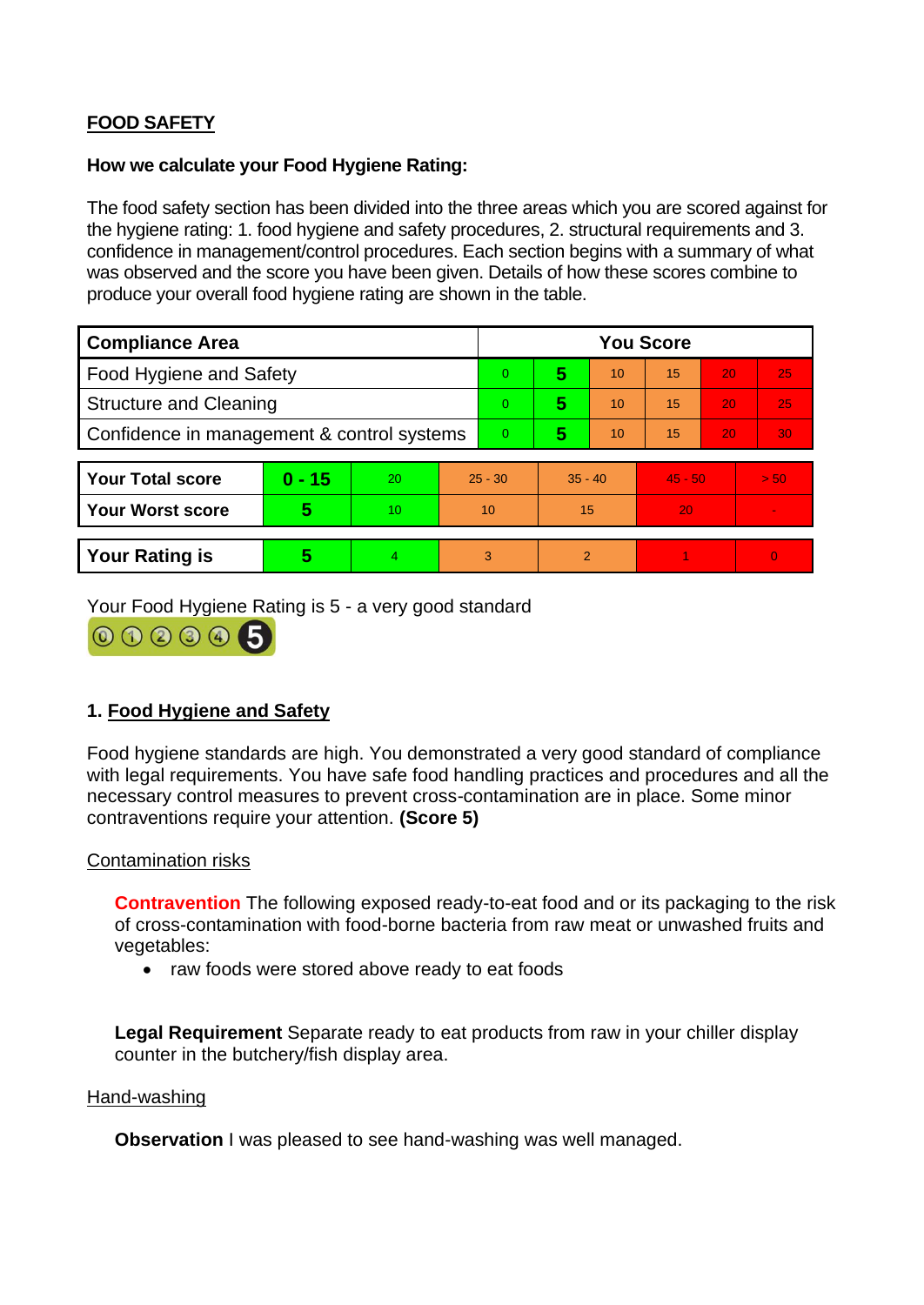### Temperature Control

**Observation** I was pleased to see you were able to limit bacterial growth and/or survival by applying appropriate temperature controls at points critical to food safety and that you were monitoring temperatures.

### Unfit food

**Recommendation** When freezing bread label with date frozen and when to use by

### **2. Structure and Cleaning**

 The structure facilities and standard of cleaning and maintenance are all of a good standard and only minor repairs and/or improvements are required. Pest control and waste disposal provisions are adequate. The minor contraventions require your attention. **(Score 5)** 

#### Cleaning of Equipment and Food Contact Surfaces

 **Observation** You had dedicated equipment for the preparation of raw and ready-to-eat foods.

#### Cleaning Chemicals / Materials / Equipment and Methods

**Observation** I was pleased to see that the premises was kept clean and that your cleaning materials, methods and equipment were able to minimise the spread of harmful bacteria between surfaces.

#### **Maintenance**

**Observation** You are maintaining the premises in good condition.

#### Facilities and Structural provision

 **Observation** I was pleased to see the premises had been well maintained and that adequate facilities had been provided.

#### Pest Control

**Contravention** Pest proofing is inadequate particularly in the following areas::

• the external doors to the rear storage area - gaps were observed, although small, they need filling in order to fully exclude unwanted pests.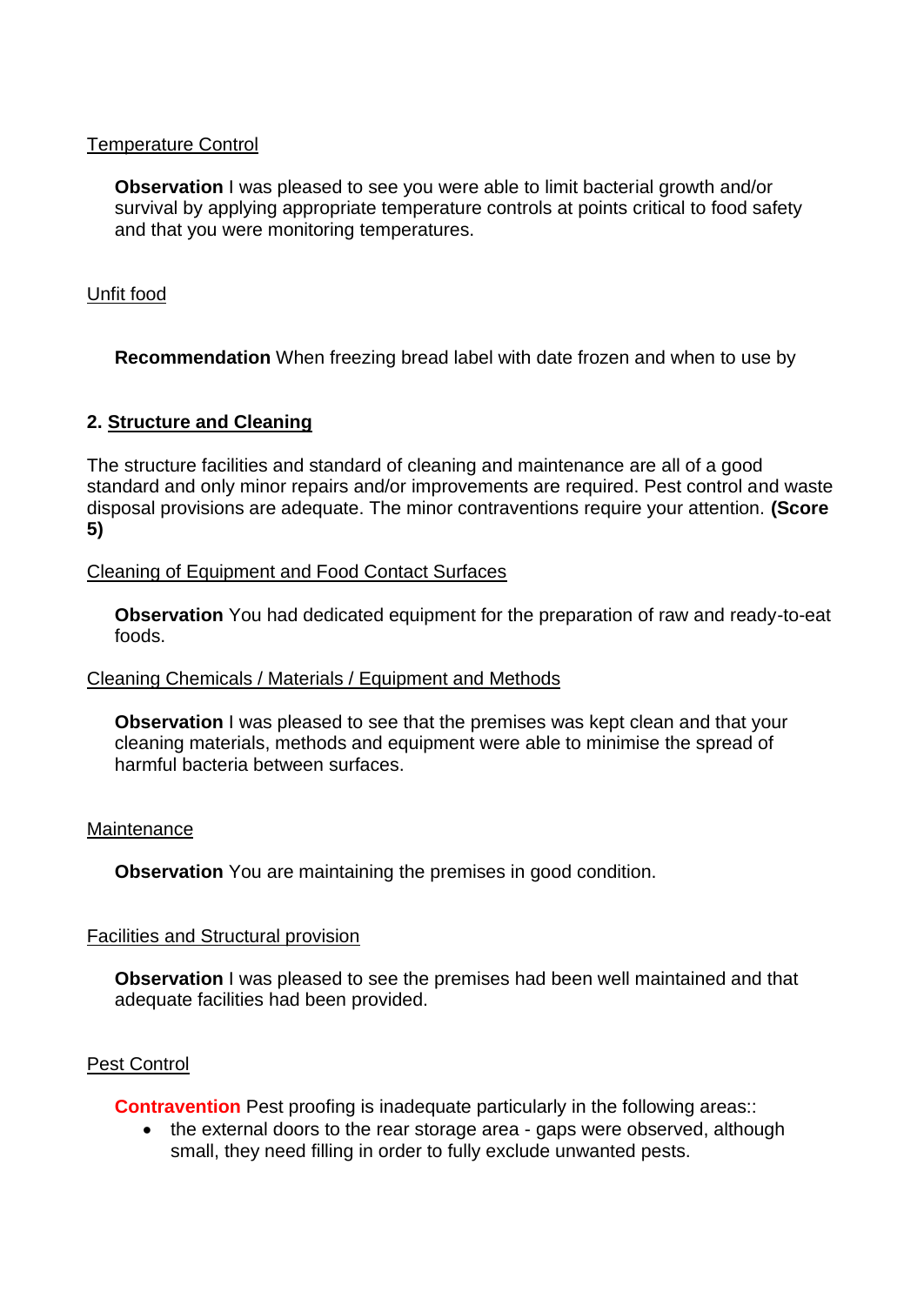## **3. Confidence in Management**

A food safety management system is in place and you demonstrate a very good standard of compliance with the law. You have a good track record. There are some minor contraventions which require your attention. **(Score 5)** 

### Type of Food Safety Management System Required

**Observation** You had colour-coded equipment and effective separation between raw and ready-to-eat food at all stages in your operation.

**Observation** You were monitoring (and recording) the temperatures of your fridges and freezers as well as the temperature of cooked/hot-held food and could demonstrate effective systems for controlling bacterial growth and survival.

### **Allergens**

 the allergens listed on them within your own list of allergens. For example, some **Legal Requirement** Food manufacturers must label allergy causing ingredients on their pre-packed foods. If you use pre-packed foods as ingredients you need to include pre-packed spices you use will contain mustard which your customers will need to be made aware of.

 **Information** Allergen information could be written down on a chalk board or chart, or provided orally by a member of staff. Where the specific allergen information is not provided up-front, clear sign-posting to where this information could be obtained must be provided.

**Information** The 14 allergens are:

- cereals containing gluten
- crustaceans, for example prawns, crabs, lobster and crayfish
- eggs
- fish
- peanuts
- soybeans
- milk
- nuts, such as almonds, hazelnuts, walnuts, pecan nuts, Brazil nuts, pistachio, cashew and macadamia (Queensland) nuts
- celery (and celeriac)
- mustard
- sesame
- sulphur dioxide, which is a preservative found in some dried fruit
- lupin
- molluscs, for example clams, mussels, whelks, oysters, snails and squid